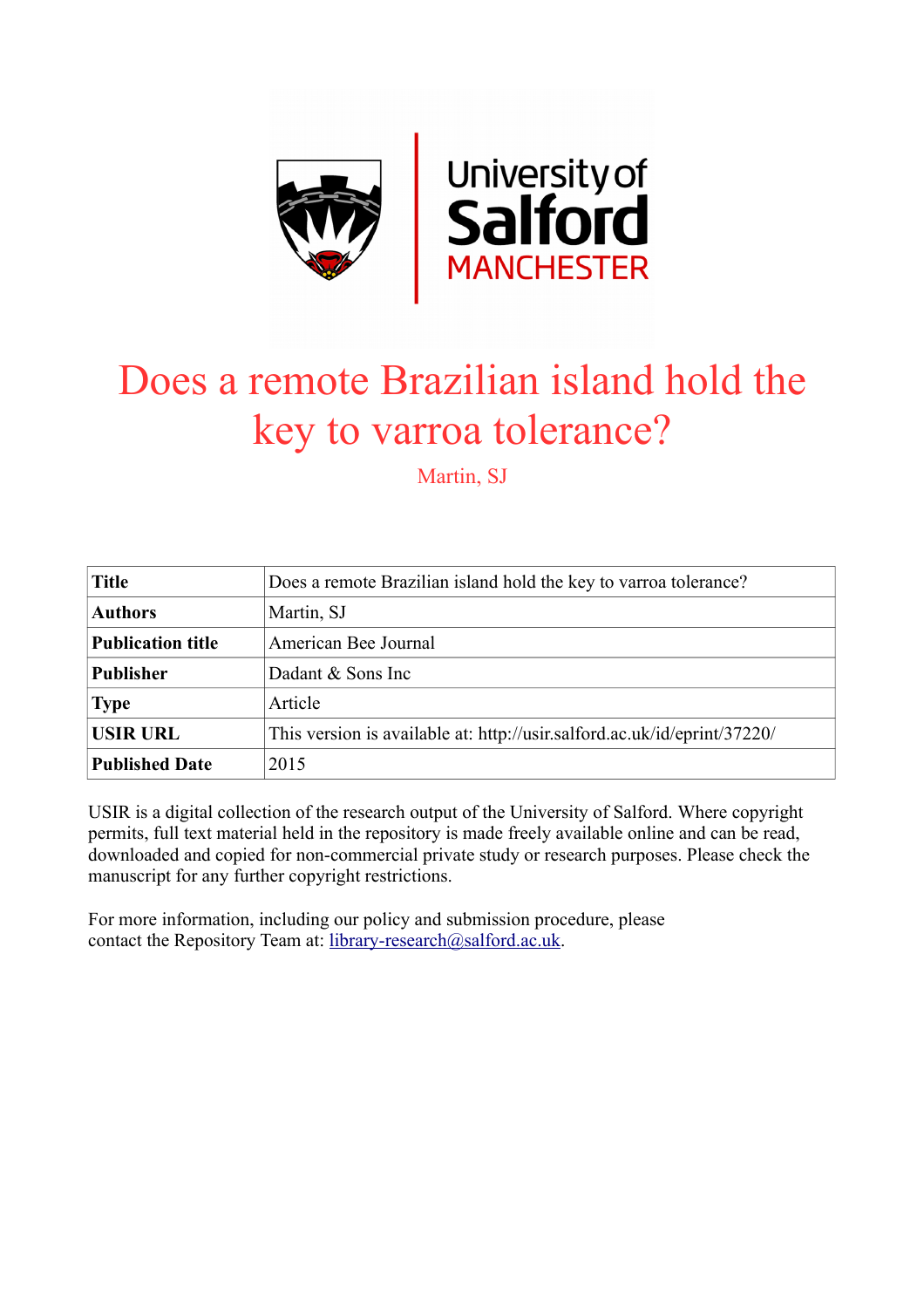by Prof STEPHEN J. MARTIN, Chair in Social Entomology School of Environment and Life Sciences The University of Salford Manchester UK M5 4WT

## **Does a remote Brazilian island hold the key to Varroa tolerance?**

We left the Brazilian city of Recife and had been flying East over the Atlantic Ocean for over an hour before the captain informed us we were going to land, despite any sign of land. The wheels came down on the 70 seated, ATR 72 twin-engine turboprop plane and we continued to descend. We were getting real close to the sea before the first sign of land suddenly appeared, then quickly disappeared in a wall of rain. A sudden down-draft pushed the plane towards the ground causing the pilots to rapidly abort the landing. In just a few seconds we were over the other side of the island and climbing steadily. The passengers were very quiet as we approached the runway for the second time, then a round of applause as we touched down. We had landed on Fernando de Noronha, a small island that is home to some very special honeybees.

My work as a honeybee researcher has taken me to many unique places around the world in my quest to understand how the Varroa mite has become, and still remains the beekeepers number one enemy throughout the Northern Hemisphere. Beekeepers created the Varroa problem when European honeybees (*Apis mellifera)* were moved to Asia, thus providing the ideal opportunity for the Varroa mite to jump the species barrier from the Asian honeybee (*Apis cerana)* to *A. mellifera*, which it did over 70 years ago and as they say 'the rest is history'. After several trips to Hawaii (Martin, 2010) we were able to finally show how the Varroa mite was changing the viral landscape in which our bees live (Martin et al. 2012). It is now becoming clear that the role of a small group of viral pathogens, especially Deformed Wing Virus (DWV) lies at the very heart of the Varroa problem. The mite has introduced a new viral transmission route i.e. directly into the blood, which can lead to the premature death of the bee and eventually the colony. However, despite the death of millions of mite infested colonies throughout the Northern Hemisphere the same problem has not been seen in African or Africanised bees, which appear to have always been naturally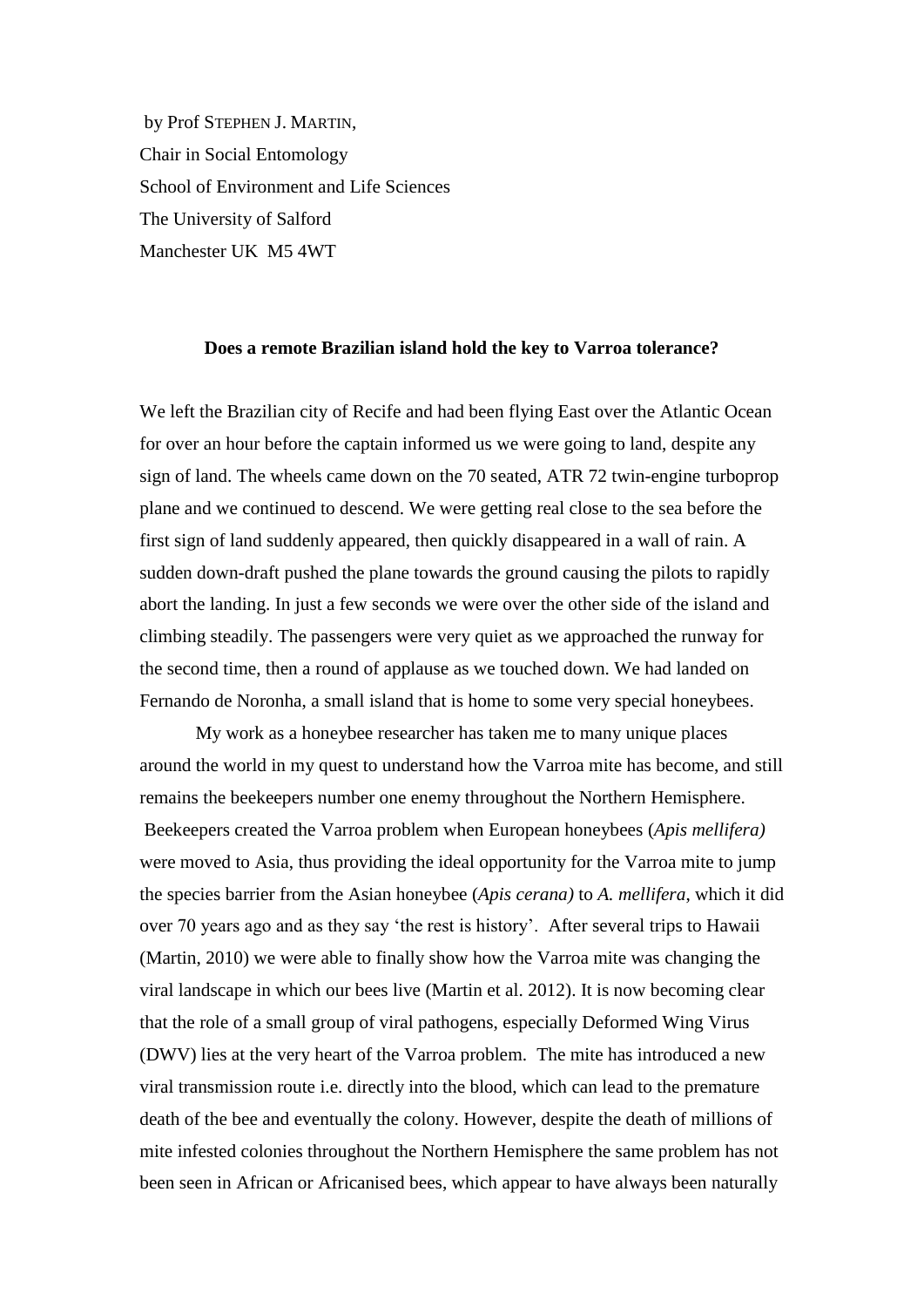tolerant to the mite. But why? Is it possible that the Africanised bees hold the key to providing a long term solution to the Varroa problem, or could 'Mother Nature' have already provided a solution?

I along with several other teams are all trying to understand why a very small number of European honeybee populations around the world are surviving despite being infested with Varroa. So as part of this quest I had arranged with my Brazilian collaborators to visit the very remote island of Fernando de Noronha. This tiny island covers 18  $\text{km}^2$  and lies 350 $\text{km}$  off the coast of Brazil and is classified as a UNESCO World heritage site, due its importance in terms of it's marine life and as a seabird breeding site. It is home to 2000 spinning dolphins, a large hawksbill turtle population and is an important nesting ground for many ocean going seabirds such as Boobies, Noddies, Tropicbirds and Magnificent Frigatebirds. The island was first discovered by the Portuguese in 1503, even visited by Darwin in 1832, but the very dense vegetation prevented much progress. Between 1897-1957 the island's main role was as a prison. It was used as a base by the Americans in the  $2<sup>nd</sup>$  world war before becoming established as a marine nature reserve in 1988 and World Heritage Site in 2001. The numbers of visitors to the islands are controlled and it is a very expensive place to visit, but boasting several of the best beaches in Brazil and possibly the world, well off foreigners and Brazilians flock to the island each year to spend a few days enjoying the clear waters and pristine beaches. Very few people notice the special yellow honeybees flying around the gardens seeking out pollen and nectar.

In the early 1980's the infamous Africanised honeybees, or killer bees, were spreading through South America. So it was decided to establish a European honeybee queen rearing centre on the island, thus providing a supply of gentle European queens that could be used to dilute out the aggressive Africanised traits which were sweeping through Brazil. So in 1984, 20 colonies of Italian honeybees (*A. mellifera ligustica*) were established on the island (DeJong & Soares, 1997). Subsequent molecular testing has confirmed that the established colonies were 100% European and even after 20 yrs, the beekeepers on the island are still able to handle the bees without gloves or a veil, which is very different to the situation on mainland Brazil. However, unseen by the researchers the insidious Varroa mite had hitched a ride across to the island with the original colonies and had become established in all colonies, with worker brood infestation rates of around 20%. Thus, a natural experiment has now being running for 24 yrs. During that time the island beekeepers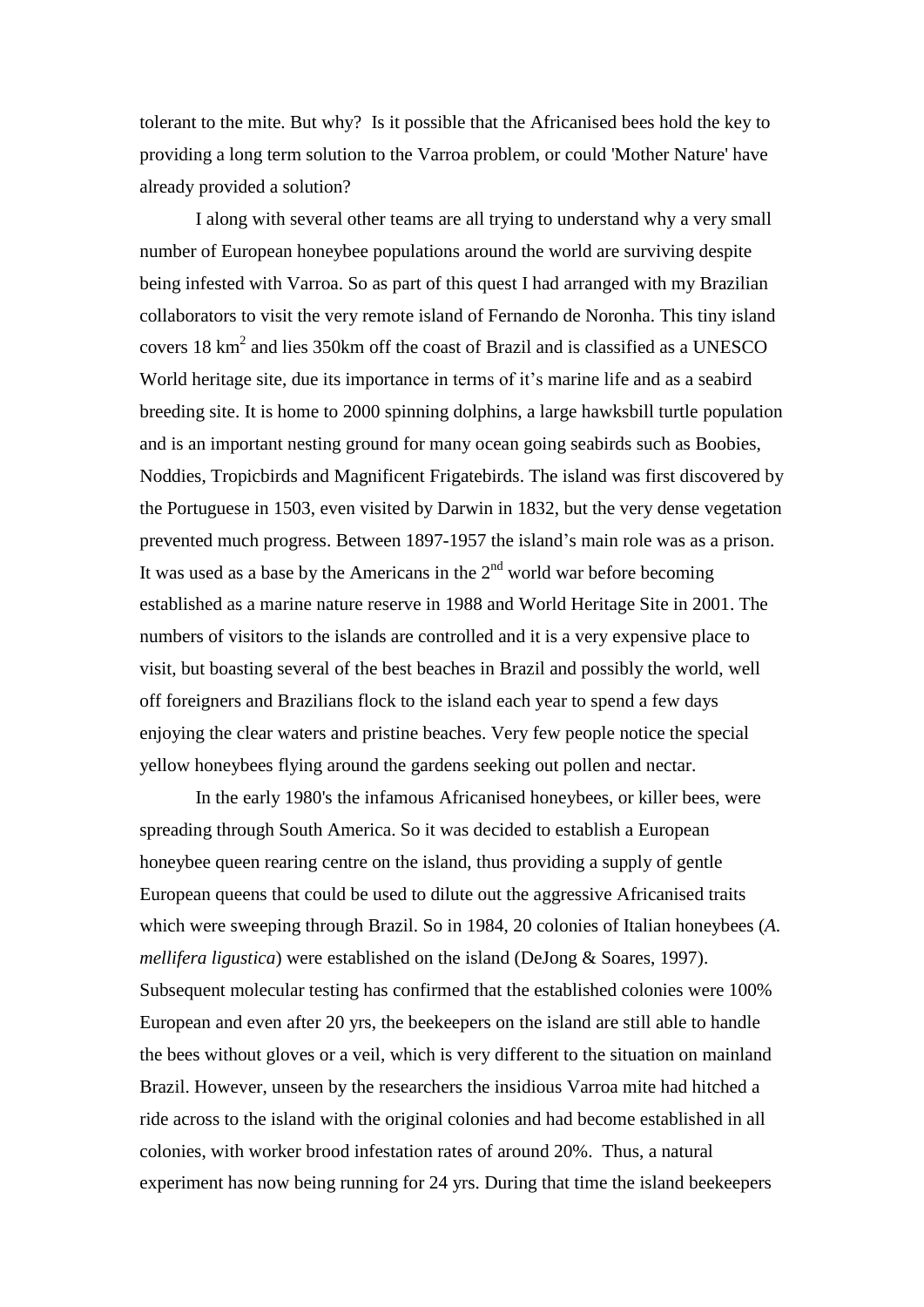have never conducted any type of Varroa control and their colonies survive in good health. A feral population soon became established on the island and provides a source of honey to the locals who have learnt that the bees are not so aggressive. Furthermore, bees with deformed wings have never been seen despite Varroa populations that persist in colonies in the thousands.In European honeybees such levels normally lead to the death of the colony. So could it be the climate? Most Varroa infested European honeybee colonies die over the winter period, when bees die but are not replaced by new ones. As the island has no winter is this important? Well yes and no. Yes, because it has been estimated that the constant birth and death of bees throughout the year increases the number of mites required to kill the colonies. However, if this was the entire story, why did the European honeybee colonies on Hawaii suffer huge losses when Varroa arrived in 2007? The climates in Hawaii and Fernando de Noronha are similar both allowing all year round production of bee brood. Could it be race (haplotype) of Varroa? Anderson & Trueman (2000) originally described two main haplotypes of Varroa; the Korean/Russian haplotype that was linked with colony collapse and the less virulent Japan haplotype, which was believed to be the reason Africanised bees were resistant. This turned out to be a red herring, since the Korean type now dominates the Africanised bee population in Brazil (Correa-Marques et al 2003) and despite this change the Africanised bees remain Varroa tolerant. We know the Japan type of Varroa is the only one on the island (Strapazzon et al., 2009), but it appears that the mites are reproducing well enough to maintain strong, stable populations. So could the bees on the island be hygienic and groom off the mites? In a neat experiment, newly mated queens from the island were taken to Germany where they were used to establish new colonies. However, there was no difference in the grooming behaviour or levels of mite damage between the colonies headed by queens from Fernando de Noronha or the local Carniolan (*A. mellifera carnica*) queens (Corrêa-Marques et al., 2002). Although not stated in the study it is assumed that the colonies either died or had to be treated, otherwise some mention of a resistant population would have been made.

However, the DWV role in this story is totally unknown. It is well established that DWV is a major player in the Varroa-honeybee story and that Varroa has driven changes in the DWV population that have led to increased virulence and eventually colony death in untreated colonies. So is DWV present in the bees and mites from Fernando de Noronha and if so what strains of DWV are being maintained in the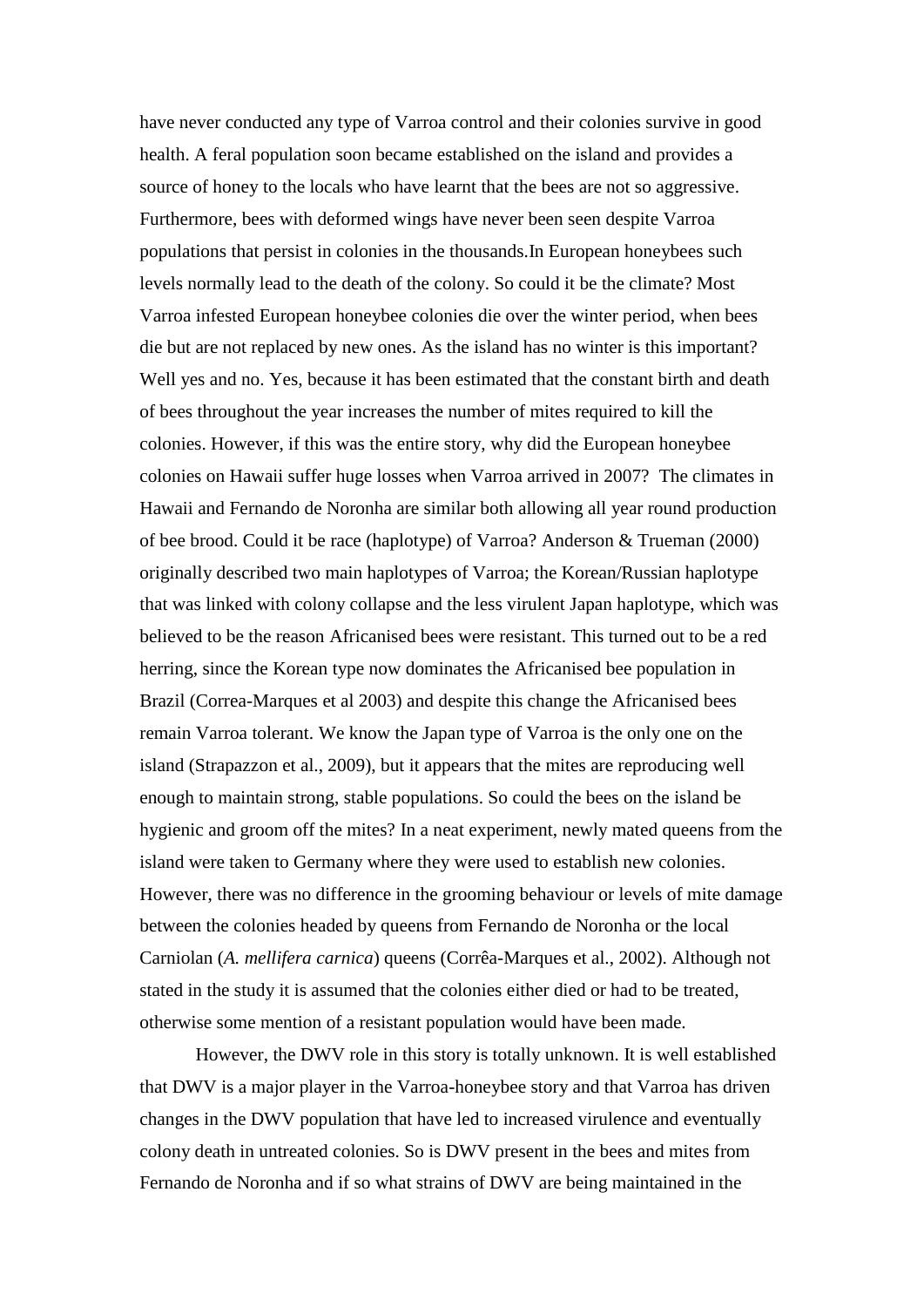population? Well that's why we were visiting the island so soon we will be able to answer these questions. However, this may only be part of the story since even if DWV is present, why don't the mite populations build up over time to overwhelm the colonies? Interestingly, a similar phenomenon is seen in Africanised honeybees throughout their entire range, with mite populations fluctuating naturally between 2000-5000 during the year. Why and how this happens is still not understood. Whatever we find will be important since bees on Fernando de Noronha are the oldest known Varroa tolerant European honeybee population in the world and understanding the mechanism of tolerance will be important for all *A. mellifera* populations.

I must thank CNPq (PVE 400425/2014-9) for funding the trip, Carlos Alfredo Lopes de Carvalho and Emilene Correia-Oliveira for organising everything and Lidia Cavalcante de Albuquerque for all her help during our stay on the island.

## References

- Corrêa-Marques et al., (2002) Varroa-tolerant Italian honey bees introduced from Brazil were not more efficient in defending themselves against the mite *Varroa destructor* than Carniolan bees in Germany Genet. Mol. Res. 1: 153-158
- Correa-Marques et al., (2003) Comparing data on the reproduction of Varroa destructor. Genet. Mol. Res 2: 1-6
- DeJong, D., Soares, AEE (1997) An isolated population of Italian Bees that has survived *Varroa jacobsoni* infestation without treatment for over 12 years. Am Bee J, 137; 742-745.
- Martin, S.J. (2010) Trouble in paradise, Varroa in Hawaii. Am. Bee J 381-384.
- Martin, S.J., et al. (2012) Global honeybee viral landscape altered by a parasitic mite. Science 336, 1304-1306.
- Strapazzon et al., (2009) Genetic characterization of the mite *Varroa destructor* (Acari: Varroidae) collected from honey bees *Apis mellifera* (Hymenoptera, Apidae) in the State of Santa Catarina, Brazil. Genet. Mol. Res. 8 : 990-997

## Photos

.

Image 1. Yellow Italian bee collecting pollen on Fernando de Noronha Photo by Stephen Martin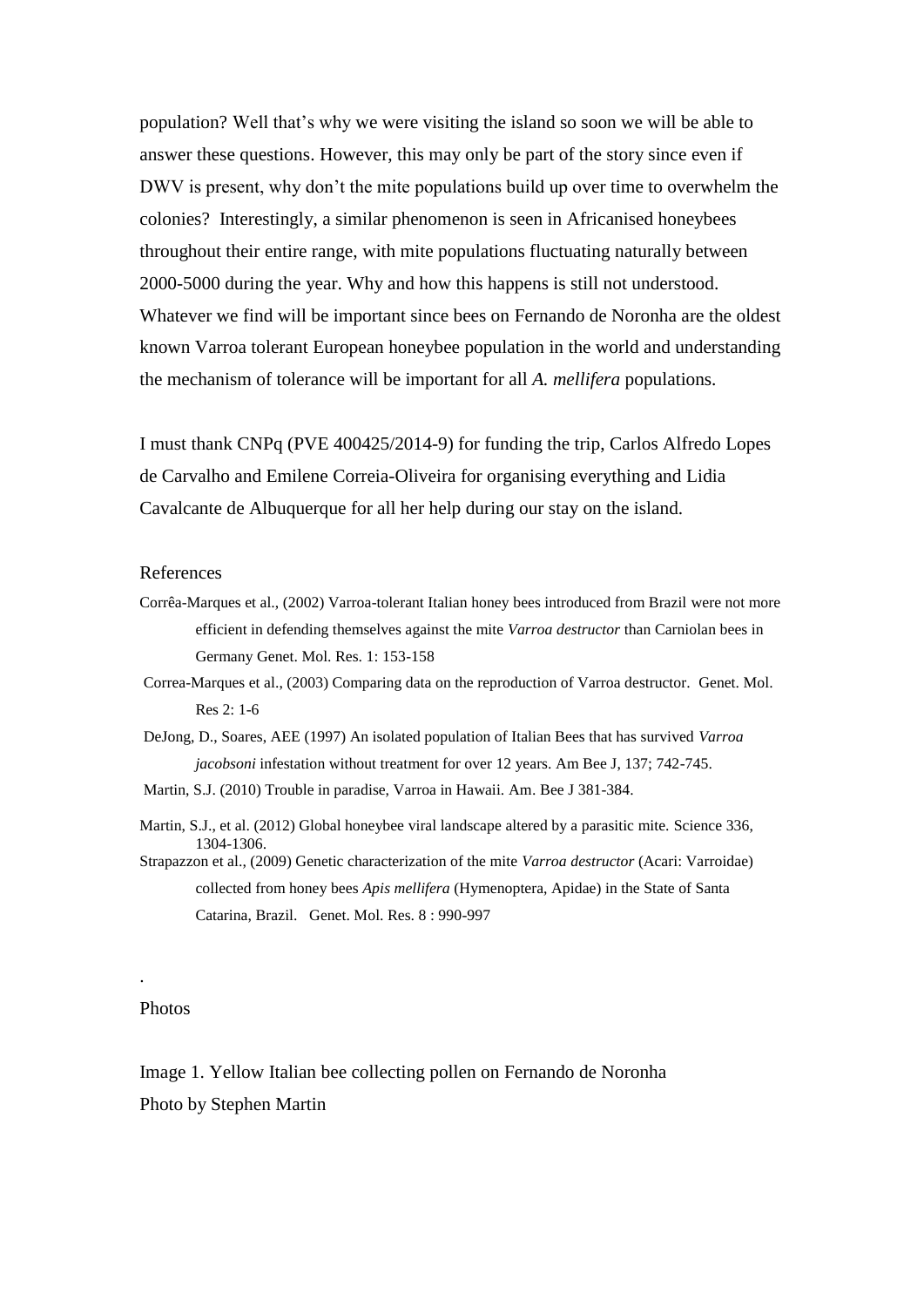

Image 2 Stephen Martin collecting samples, what an office! Photo by Emilene Correia-Oliveira



Image 3 Handling a frame of European bees on the island with the usual lack of protection. Photo by Stephen Martin